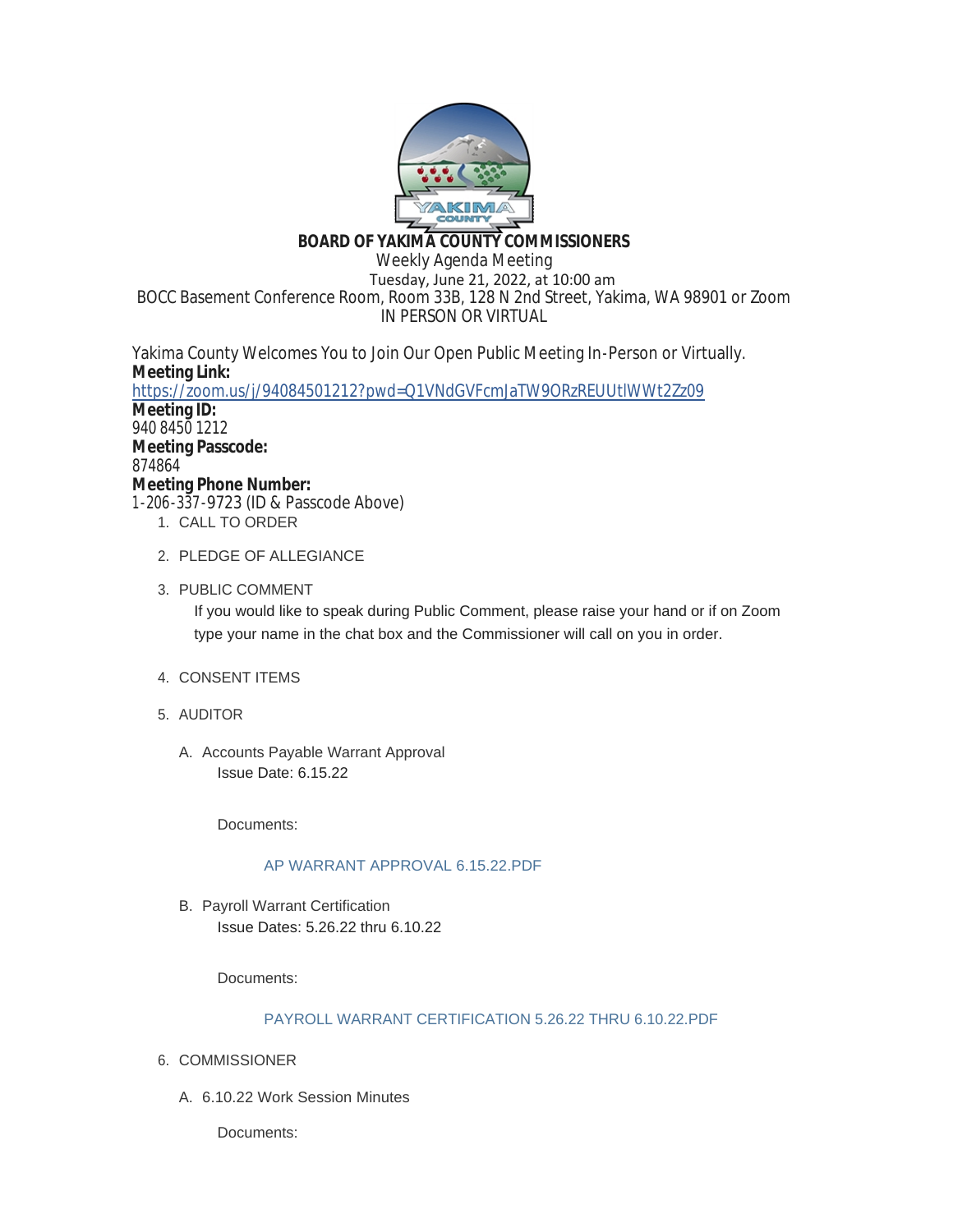### [6.10.22 WORK SESSION MINUTES.PDF](https://www.yakimacounty.us/AgendaCenter/ViewFile/Item/4668?fileID=16288)

6.13.22 Work Session Minutes B.

Documents:

# [6.13.22 WORK SESSION MINUTES.PDF](https://www.yakimacounty.us/AgendaCenter/ViewFile/Item/4669?fileID=16289)

6.14.22 Regular Agenda Minutes C.

Documents:

## [6.14.22 REGULAR AGENDA MINUTES.PDF](https://www.yakimacounty.us/AgendaCenter/ViewFile/Item/4670?fileID=16290)

D. Resolution 161-2022

Authorizing the Chair of the Board to Sign a Letter to the Yakima County Treasurer to Release the Surety Bond from Chinook Fest Outdoor Festival.

Fiscal Impact: \$0

Documents:

### [161-2022.PDF](https://www.yakimacounty.us/AgendaCenter/ViewFile/Item/4671?fileID=16291)

- 7. CORPORATE COUNSEL
	- Resolution 162-2022 A. Approving Supplemental Settlement of Claim No.7-2022 Filed by Jeffrey Stevens.

Fiscal Impact: \$324.60

Documents:

### [162-2022.PDF](https://www.yakimacounty.us/AgendaCenter/ViewFile/Item/4677?fileID=16292)

B. Resolution 163-2022 Denying Claim No. 13-2022 Filed by Marisol Oviedo.

Fiscal Impact: \$0

Documents:

### [163-2022.PDF](https://www.yakimacounty.us/AgendaCenter/ViewFile/Item/4678?fileID=16293)

C. Resolution 170-2022

Approving Settlement of Suit Filed by Ritchie Reiersen, PLLC, on Behalf of Joel Delgado.

Fiscal Impact: \$325,000

Documents: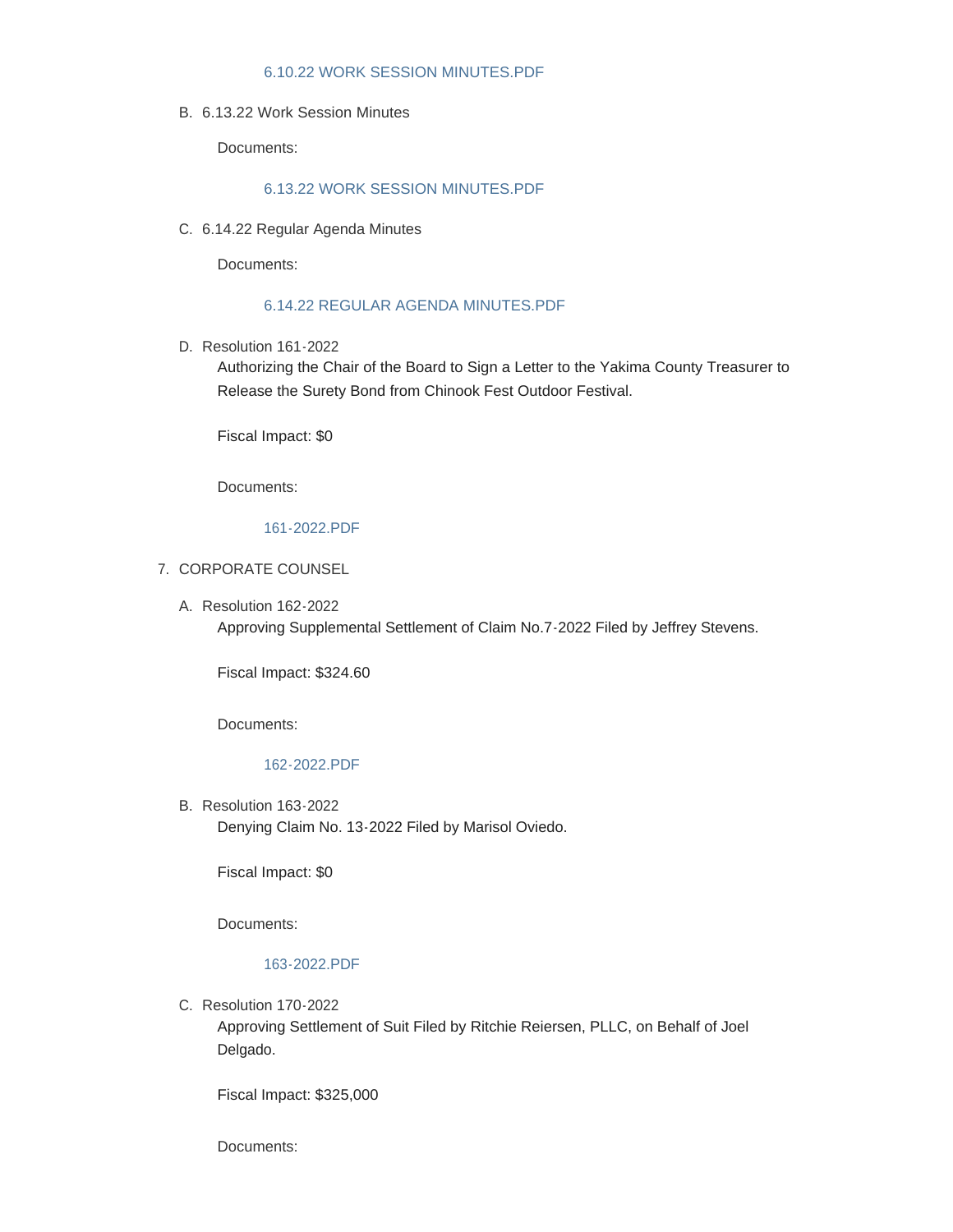## 8. COUNTY ROADS

Resolution 165-2022 A.

Awarding Bid for the Overhead Crane Inspection, Repair, and Maintenance Project for the ER&R Department to Washington Crane & Hoist.

Fiscal Impact: Estimated Annual Cost Not to Exceed \$34,999.

Documents:

### [165-2022.PDF](https://www.yakimacounty.us/AgendaCenter/ViewFile/Item/4680?fileID=16295)

### FACILITIES SERVICES 9.

A. Agreement 177-2022

Amendment #2 to BOCC Agreement 342-2019 with Hellmuth, Obata, & Kassabaum, Inc., to Revise the Scope of the Contract to Focus Design Efforts on the Yakima County Corrections Center for the Purpose of Supporting Yakima County Sheriff's Office and Other Related Functions.

Fiscal Impact: Amendment #2 Shall Add \$173,750 to BOCC Agreement 342-2019.

Documents:

# [BOCC 177-2022.PDF](https://www.yakimacounty.us/AgendaCenter/ViewFile/Item/4688?fileID=16302)

### 10. HUMAN RESOURCES

Resolution 167-2022 A.

Additions/Deletions to Budgeted Positions in Department 430, Consolidated Juvenile At-Risk Youth (CJS) and Department 460, Juvenile Court.

Fiscal Impact: \$0

Documents:

### [167-2022.PDF](https://www.yakimacounty.us/AgendaCenter/ViewFile/Item/4690?fileID=16304)

- 11. PUBLIC SERVICES
	- Resolution 168-2022 A.

Setting the Date for a Public Hearing to Consider the Recommendations of the Yakima County Planning Commission on the Proposed Short-Term Rentals Text Amendment.

Fiscal Impact: \$0

Documents: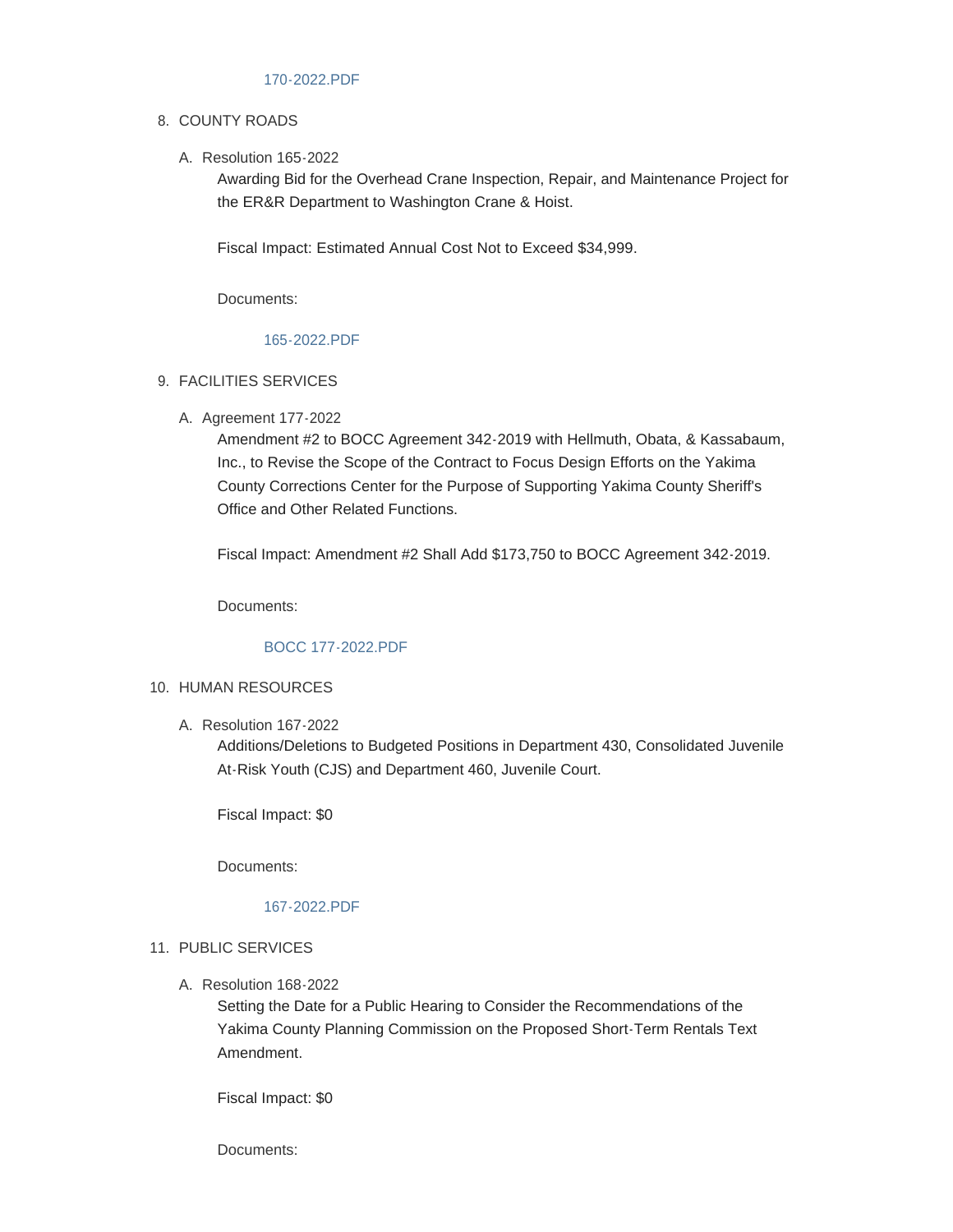### [168-2022.PDF](https://www.yakimacounty.us/AgendaCenter/ViewFile/Item/4682?fileID=16297)

B. Agreement 178-2022

Authorizing Contract with BNB Electric for Heysman Water System Backup Portable Generator Installation.

Fiscal Impact: \$9,687.60

Documents:

#### [BOCC 178-2022.PDF](https://www.yakimacounty.us/AgendaCenter/ViewFile/Item/4689?fileID=16303)

- 12. SHERIFF
	- Resolution 169-2022 A.

Awarding Bid for Towing Services for the Yakima County Sheriff's Office to Bilko Towing, Hi-Way Towing, and Elite Towing.

Fiscal Impact: NTE \$15,000.

Documents:

[169-2022.PDF](https://www.yakimacounty.us/AgendaCenter/ViewFile/Item/4691?fileID=16305)

B. Agreement 179-2022 Executing Contract for Towing Services with Bilko Towing.

Fiscal Impact: NTE \$15,000.

Documents:

### [BOCC 179-2022.PDF](https://www.yakimacounty.us/AgendaCenter/ViewFile/Item/4692?fileID=16306)

C. Agreement 180-2022 Executing Contract for Towing Services with Hi-Way Towing.

Fiscal Impact: NTE \$15,000.

Documents:

#### [BOCC 180-2022.PDF](https://www.yakimacounty.us/AgendaCenter/ViewFile/Item/4693?fileID=16307)

D. Agreement 181-2022 Executing Contract for Towing Services with Elite Towing.

Fiscal Impact: NTE \$15,000.

Documents:

#### [BOCC 181-2022.PDF](https://www.yakimacounty.us/AgendaCenter/ViewFile/Item/4694?fileID=16308)

13. REGULAR AGENDA